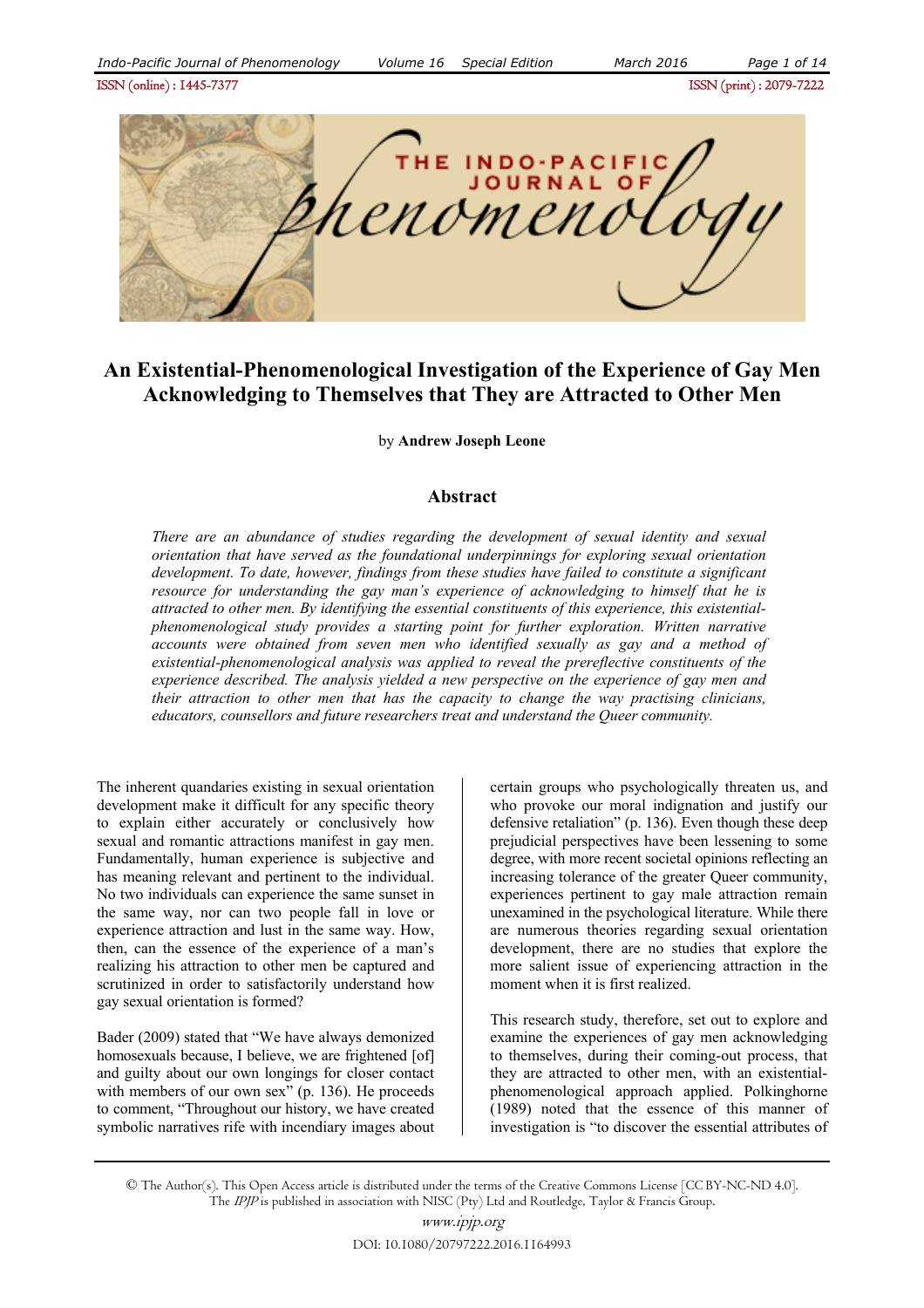phenomena and then express the results in verbal portraits" (p. 45). No attempt was made to examine causal or explanatory factors, the aim of the study having been simply to gain a better understanding of the nature of the experience itself. This focus accords with May's (1967) definition of phenomenology as "essentially and in its simplest terms the endeavour to take the phenomenon as [it is] given without asking at once for its causal explanation" (p. 204).

The internalization by gay men of the surrounding society's negative views of homosexuality was also a motivational factor in conducting the current study. Given Sartre's statement that "we only become what we are by the radical and deep-seated refusal of that which others have made of us" (cited in Judaken, 2006, p. 168), my hope is that the findings of this study will deepen gay men's understanding of themselves in a profound and positive way in order to counter any existing self-negative views that they may hold, as well as alleviate any negative consequences related to their coming out process and own sexual orientation development. Hopefully, with a deeper understanding of their lived experience, fear and isolation, for example, will give way to curiosity, openness and acceptance.

In this regard, the following words of Sue (2010) are particularly noteworthy:

It is often difficult for straights to understand the differences in experiential realities because of societal and personal aversions to recognizing LGBTs, the collusive silencing of their voices, and the fears of repercussions from "coming out" that keep them hidden from public view. (p. 185)

This statement touches on the larger notion that the greater Queer community is experiencing various issues and processes pertaining to its struggle for acceptance within the heterosexist norm. These struggles have, in turn, become an integral part of the Queer community's social evolution, specifically in terms of gay community members' addressing why it is such a "big deal" to be queer and why segments of heterosexual society find the Queer culture so difficult to understand.

Issues in the formation of sexual orientation arise in those who struggle against a heterosexist society. Not only is there external homophobia to contend with, but external pressure and aggression often lead to an internalized state of struggle and confusion. As pointed to by Herek, Gillis, and Cogan (2009), "Among sexual minorities, the process of self-stigma, self-hate, or internalized oppression is an additional powerful concern that strikes at the core of selfidentity and self-esteem" (cited in Sue, 2010, p. 191).

To combat these aggressions, like many marginalized groups in society, the LGBT communities comprising the greater Queer community tend to "form their own communities and connections as a means to validate and support their group identities and as a buffer to a hostile and invalidating world" (Sue, 2010, p. 187). Let us now look at how these community responses might be understood on an individual level.

### **Theories of Sexual Orientation Development**

Although a detailed discussion of the nature of sexual orientation itself is beyond the scope of this research report, a brief overview (drawn mainly from Ritter & Terndrup, 2002, pp. 90-107) of five major theories regarding sexual orientation development follows.

### **Cass's Model**

The Australian psychologist Vivienne Cass (1979) generated a theoretical model of sexual orientation formation that revolutionized the understanding of men and women with homosexual orientations. Cass proceeded from the assumptions that "identity is acquired through a developmental process" (p. 219) and that "stability and change in human behaviour are dependent on the congruency or incongruency that exists within an individual's interpersonal environment" (p. 220). In essence, how individuals see themselves, and the consistency or inconsistency with which interactions transpire, shapes the course of their identity formation, with the motivation for development inhering in "the need to ameliorate the incongruence that each stage creates interpersonally and in reference to society" (cited in Cox & Gallois, 1996, p. 5). Cass's six-stage developmental model has become the classic framework for the study of homosexual identity formation (McCarn & Fassinger, 1996). Gay men work through each stage, remain at a particular stage, or undergo identity foreclosure, terminating forward movement in the homosexual identity formation process (Cass, 1984).

#### **Troiden's Model**

Sociologist Richard Troiden (1979) synthesized the work of Cass in formulating his four-stage model of gay and lesbian orientation development. Troiden viewed his developmental theory as "taking place against the backdrop of stigma" (p. 47), developing over time, including a number of critical transitions, and eventually culminating in self-labelling as gay or lesbian. His model further postulates that recurrent themes recollected by gays and lesbians cluster according to the developmental phases in their life histories. "These age specific themes thus provide the content and characteristics of each stage" (p. 47). His stages, rather than being linear, build on one another, sometimes recur, and often overlap.

<sup>©</sup> The Author(s). This Open Access article is distributed under the terms of the Creative Commons License [CC BY-NC-ND 4.0]. The  $IDP$  is published in association with NISC (Pty) Ltd and Routledge, Taylor & Francis Group.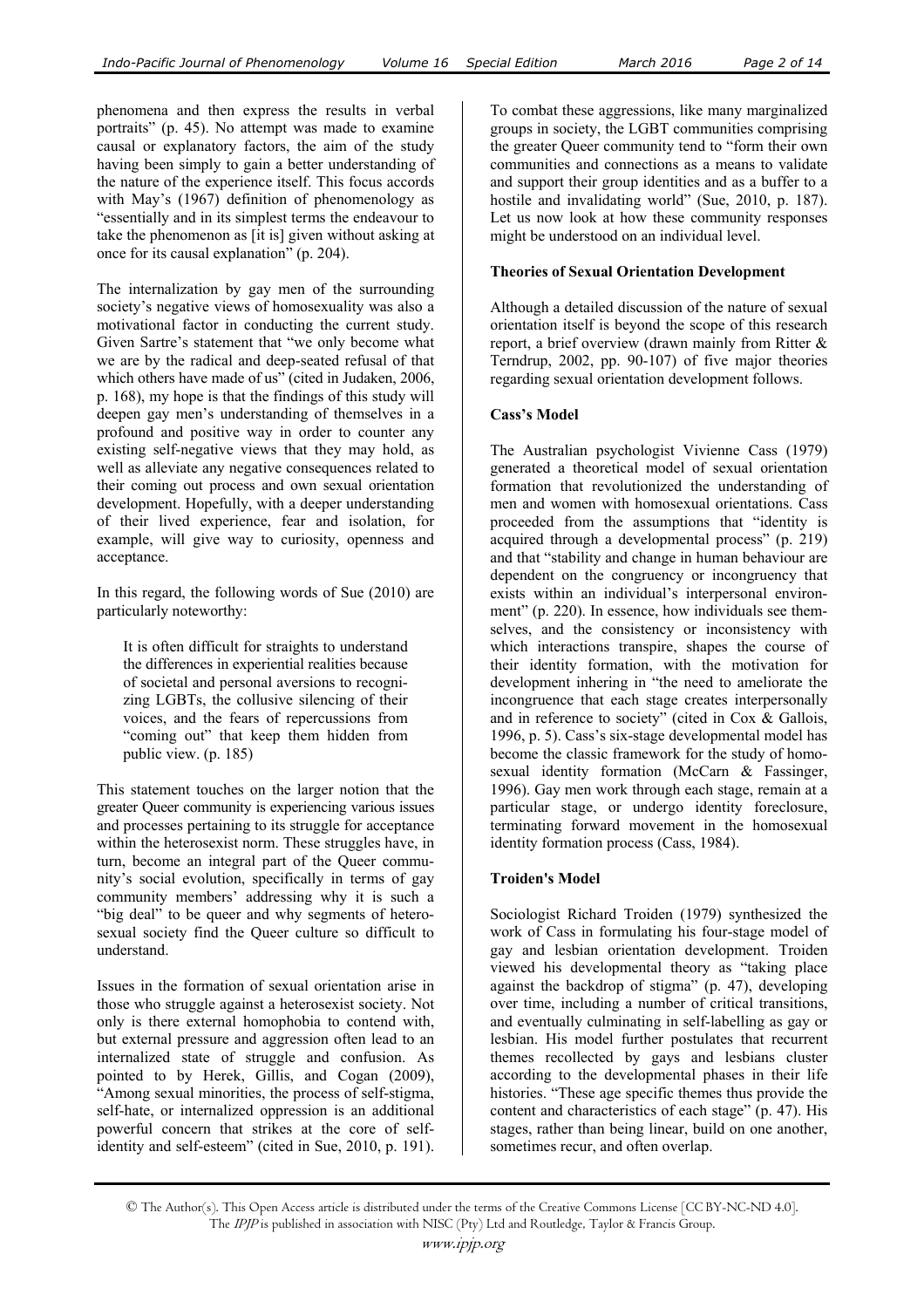In his examination of a number of proposed models of sexual orientation development, Eli Coleman (1982) noted that each model offered an additional understanding to the complexity of this developmental process (p. 470). He then offered an alternative fivestage model that is descriptive of many of the life patterns seen in individuals with same-sex sexual orientation. The five stages Coleman postulated are: (1) pre-coming out, (2) coming out, (3) exploration, (4) first relationship, and (5) integration.

# **Grace's Model**

John Grace (1992) proposed a five-stage model that focuses on "major life tasks and common developmental obstacles that retard or arrest positive stage movement" (p. 33). Grace believed that homophobia needed to be understood before the developmental dilemmas faced by homosexual individuals could be fully explained. In order to facilitate such an understanding, Grace (1992) identified extrinsic impediments to self-identification among four categories of homophobia broadly labelled personal/active, personal/ passive, institutional/active, and institutional/passive (p. 34). Ritter and Terndrup (2002, pp. 103-104) clarify the classification of these categories as follows:

- personal includes both intrapersonal and interpersonal experiences;
- institutional involves a relationship between an individual and a societal institution such as family, school, church, business or government;
- active expressed through physical assault, verbal abuse, hostile stereotypes, and pressure to conform to heterosexist norms;
- passive manifests as heterosexist assumptions, ignorance about the experience of lesbians and gay men, and neglect toward their basic human rights and needs.

# **D'Augelli's Human Development View**

Anthony D'Augelli (1994) maintained that same-sex orientation development must be described using a conceptual model that explicates the many complex factors influencing the development of individuals in context over time (p. 317). This perspective strives to discover variations among individuals as they move through time, through social situations, and through their community, their culture, and their personal history. As such, D'Augelli's theory attempts "to locate an individual's life within a dynamic matrix of ... three sets of factors" ranging from the personal to the interactive to the sociohistorical (pp. 317-319).

#### **Methodology**

In order to investigate the lived experience of men who are attracted to other men, I chose an existentialphenomenological approach as postulated by Giorgi (1970). This research approach does not use methods familiar to investigations in the natural sciences but instead aims dialogically to capture the essence of the focal phenomenon of human experience as it is being lived in the moment, thus allowing for "the full range of experience and behaviour of man as a person … to come under scientific scrutiny" (Giorgi, 1970, p. 2). In the name of "objectivity", psychology has long attempted to contain and measure human experiences instead of allowing the subjectivity of the person who is living the experience to be the central focus of the research. To this end, Colaizzi (1978) stated, "to be objective means that [the researcher's] statements faithfully express what stands before him, whatever may be the phenomenon that he is present to" (p. 52).

Meaning is manifested on an experiential level as essential structures in consciousness (Hein & Austin, 2001). As Husserl (1913/1931) maintained, "Every intentional experience … [has as] its essential nature to harbour in itself a 'meaning' of some sort" (p. 257). Essentially, then, every experience we as human beings encounter has the potential to have a deeper meaning, a richer potential for existential significance.

### **Descriptive Protocols**

Written accounts of their own experiences were obtained from seven co-participants, all of whom selfidentified sexually as gay, in response to the following instruction: "Reflect on your experience during your coming out process of acknowledging to yourself that you were/are attracted to other males. Describe the experience in your own words, focusing on the experience itself. Please do your best to describe the experience as completely as possible." The data for analysis comprised these seven written narratives.

#### **Bracketing**

For the existential-phenomenological researcher, a fundamental requirement, both prior to and during the explication process, is bracketing: a rigorous process whereby the researcher attempts to identify and place all his or her presumptions, biases, expectations, and existing knowledge, whether from life experience, scholarly research, or other sources, in conscious abeyance or suspension, with this consciousness to be held in the researcher's awareness throughout the explication process (Hein & Austin, 2001). The goal of this process is to maintain awareness of any already existing biases so that any interpretative influence exerted by them can be acknowledged and minimized.

© The Author(s). This Open Access article is distributed under the terms of the Creative Commons License [CC BY-NC-ND 4.0]. The IPJP is published in association with NISC (Pty) Ltd and Routledge, Taylor & Francis Group.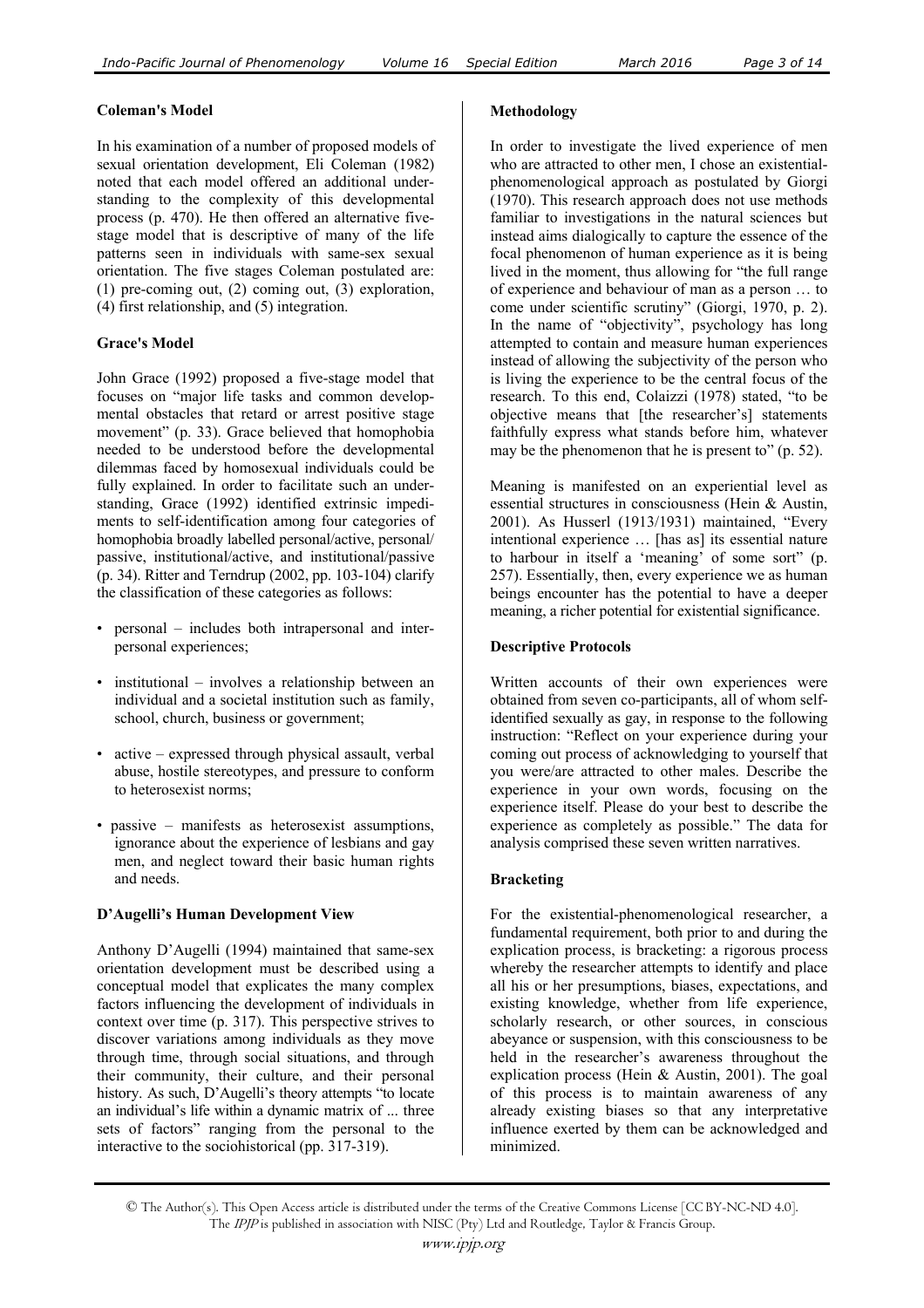# **Explication**

In existential-phenomenological investigations, the participants provide descriptive data via languaged accounts of their experience, these narrative accounts being written or transcribed. The process of distilling essential meanings from the narrative accounts is called explication in that it seeks to "discover and articulate the psychological meanings being lived by the participant that reveal the nature of the phenomenon being researched" (Giorgi & Giorgi, 2003, p. 253). Explication develops and then sets forth universal features of the experience being investigated, features that are constant regardless of the context, circumstance or situation in which they manifest. For each of the seven protocols, six steps were followed.

Step 1: Read the whole description straight through. This is done in order to gain familiarity with the narrative as a whole without considering the goal of the investigation (De Koning, 1979; Giorgi, 1985; Giorgi & Giorgi 2003; Wertz, 2005). The aim of this general reading is to contextualize and understand the experience of the participant as generally as possible, being open to whatever meanings may emerge.

Step 2: Read the account again, this time with the intention of delineating the narrative into smaller segments or "meaning units" (De Koning, 1979; Giorgi, 1985; Giorgi & Giorgi, 2003; Wertz, 2005) or "significant statements" (Colaizzi, 1978). These units of meaning were delineated by transitions or changes in the narrative without any effort to sort by meaning as it related to the experience under investigation.

Step 3: Formulate condensed expressions of meaning by taking the participant's meaning units and rewording them in terms of their meaning in common everyday language (Colaizzi, 1973). The goal in this step is to condense the information given in the previous steps by translating the language of the participant into the language of the researcher (Polkinghorne, 1989).

Step 4: Synthesize the reworded meaning units into a psychological narrative. This is the integration of the researcher-distilled participant narratives and their meanings into a coherent and congruent portrayal of the experience being researched (De Koning, 1979; Moustakas, 1994; Polkinghorne, 1989). The aim of this step is to attempt to see and to understand the essential components of the experience as a whole.

Step 5: Following completion of the psychological narrative, the reworded meaning units were examined in respect of their appropriateness to the experience under investigation. After re-examining each of the psychological meaning units (employing imaginative variation), those that were deemed to be constituents for that particular participant's experience were listed and numbered at the bottom of the page.

Step 6: The resultant lists were then compared in order to determine which constituents occurred most consistently across all the narratives. A process of imaginative variation was again utilized, this time to ensure that these constituents were indeed essential parts of the resultant overall meaning structure.

#### **Findings**

Although there are a number of theories regarding sexual orientation development, no study to date has explored the both deeper and more salient issue of experiencing attraction in the moment when it is first realized. The findings of the present investigation offer an opportunity to understand more precisely the essential elements of this experience. By utilizing the six steps described earlier to explicate the data, the following 10 constituents emerged as descriptive of the essence of the experience of gay men acknowledging to themselves that they are attracted to other men:

- acknowledging one's awareness of an ongoing process;
- being initially aware, at a young age, of being different;
- being different is experienced as negative;
- experiencing sexual exploration;
- experiencing early denial;
- experiencing coping;
- accepting being gay;
- exploring gay sexual orientation;
- integrating being gay;
- reflecting on what else could have happened.

A description of each of these constituents follows.

# *Acknowledging Awareness of an Ongoing Process*

Acknowledging awareness of an ongoing process, rather than a finite moment that happens in time, was the first and most foundational constituent identified. The individual's awareness or realization that he is attracted to other men does not happen after a singular encounter. It is, rather, a culmination of both very negative and very positive experiences in the individual's internal and external worlds over an extended period of time. As he progresses through life and gains experience, new light is shed on his awareness of his own attraction to other men, each experience bringing new understanding and revealing additional layers of complexity in his life. It is ultimately the hope and aspiration of the individual that this process will lead to the acknowledgment of his sexual orientation, namely being attracted to other men. It is, however, only when this evolution is sufficiently underway that the individual will have the

<sup>©</sup> The Author(s). This Open Access article is distributed under the terms of the Creative Commons License [CC BY-NC-ND 4.0]. The  $IDP$  is published in association with NISC (Pty) Ltd and Routledge, Taylor & Francis Group.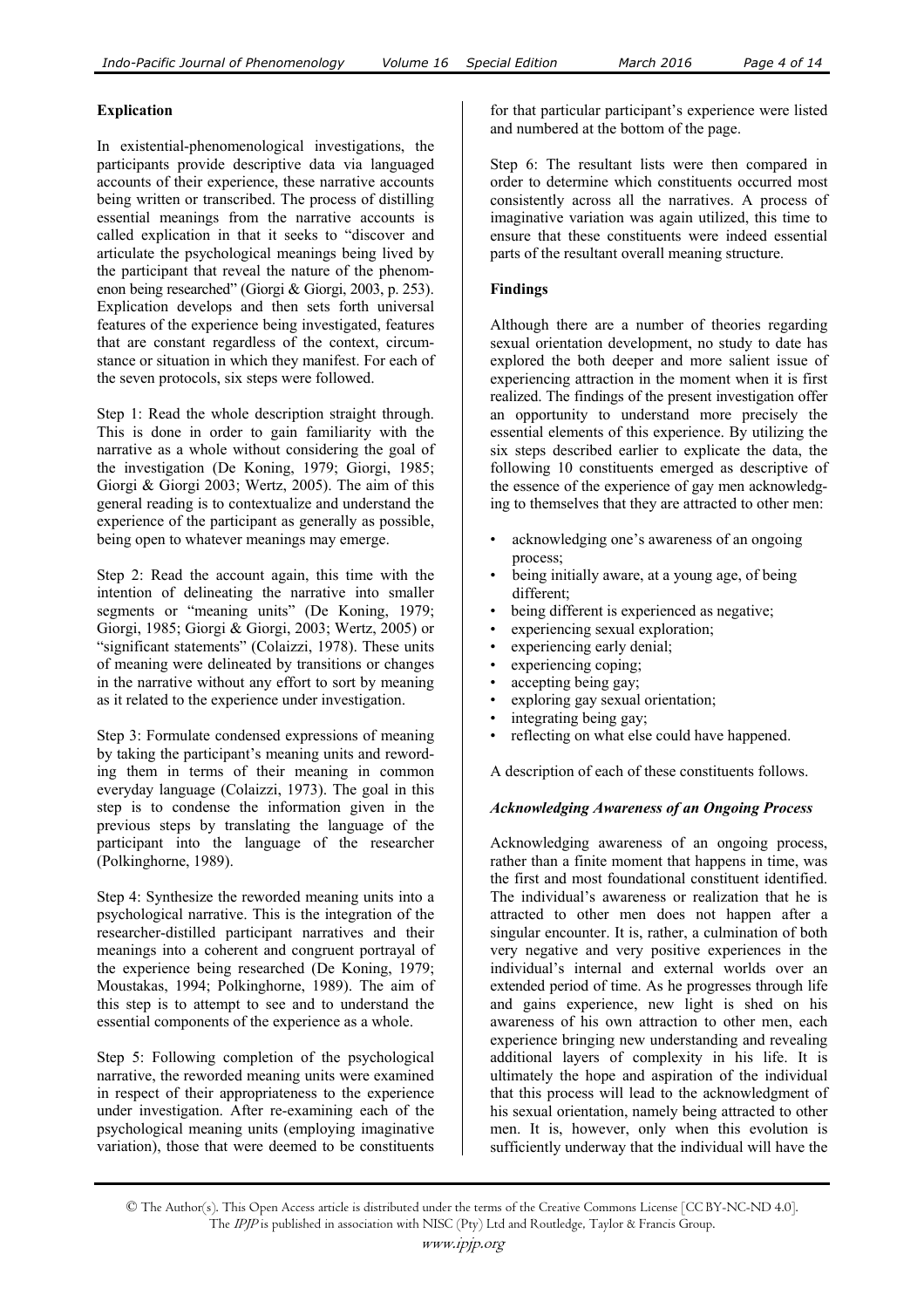tools necessary to acknowledge his attraction to other men and to allow this acknowledgment to come into conscious awareness.

### *Being Initially Aware, at a Young Age, of Being Different*

Co-participants stated that they first became aware of their attraction to other men at an early age (roughly 6–10 years of age), and this was commonly experienced as feeling different from other boys. Being physically or sexually attracted was not pronounced as yet, but they were aware of "something being different". Many expressed not wanting to participate in "traditional" boy versus girl roles, even at an early age.

# *Being Different Is Experienced as Negative*

Co-participants identified feeling as though their "being different" was wrong and that others did not want them around. Early experiences with negative stereotypes are common among those who are beginning to realize that they are attracted to other men. Co-participants indicated that the early HIV/AIDS stereotypes negatively impacted their view of themselves, and many reported a message of feeling unwanted and of having a deep fear of rejection by both family and friends. They experienced society as hostile and judgmental of those who, like themselves, were different, and equated their future to being rejected like those who were like them. These messages were further reinforced by their parents' religious and cultural influences. Feelings of "being defective" or "broken" were common, most often accompanied by strong feelings of inadequacy. They internalized these feelings and began to form views that their brokenness was unacceptable and needed to be hidden. Consequently, rather than subject themselves to judgment and ridicule, their "secret" was born and placed in their metaphorical closet.

# *Experiencing Sexual Exploration*

Co-participants indicated that their sexual exploration began at a young age (some as early as 8 years old). They revealed experiencing feelings of attraction and deep connection with other boys early on, which was often accompanied by an increase in fantasy. They began to form same-sex relationships, innocent to the onlooker but holding deeper meaning for those involved. School clubs and social interactions were viewed as a means to an end. Other boys became the object of affection to be obtained and possessed. Friendship with other boys was internalized as a desired intimacy and as an objective.

Feelings of attraction were later replaced by sexual desire. They compared themselves, often physically at first, to other boys, paying close attention to what society said was acceptable in terms of how boys were supposed to look. They began being attracted to boys who fitted this mould, engaging in exploratory sexual play with themselves and then other boys. Sexual comparison followed as increased sexual play and experimentation developed into puberty, as these experiences led to feelings that reinforced their samesex attraction.

### *Experiencing Early Denial*

Co-participants reported initially denying that these sexual interactions meant that they themselves were gay, since these early interactions were compounded by being threatened by others, fears of letting down their family and friends, and balancing feelings of both rejection and approval. Early sexual encounters with "others like them" were limited and often dangerous. When they did occur, they were kept hidden, thus leaving plausible deniability intact. External intervention by others to redirect their urges was often experienced, such as family or others close to the individual attempting to introduce him to more accepted means of social interaction, perhaps a sports team or a more masculine-oriented social group.

As a means of self-protection and in order to avoid being labelled negatively, attempts were made to exercise discretion in public settings. However, this often resulted in a loss of self-acceptance. When others questioned a particular behaviour, explanations that conformed to the normative culture were offered, rather than revealing the underlying truth. Feelings of shame, fear and regret were common at this stage of the process. Co-participants indicated that those who were like them felt alone and isolated, often shunned or ostracized in their homes and communities. The desire to maintain discretion and invisibility added to the feeling of isolation – a predisposing factor for depression, drug experimentation, and even suicide. In their attempts to mitigate their sexual feelings and escape their lived reality, substance abuse was often the result of their attempts to find relief.

Those who had acknowledged their attraction to other men indicated that the experiences associated with their early denial were integral to how they evolved through their process of coming out. The early denial and self-admission of attraction was a time that resulted in these individuals either "making it" and discovering their resilience in the face of challenges (which then led to early experiences of coping and acceptance of their same-sex attraction), or a time when they succumbed to the pressures from others and/or from within themselves without resolving their feelings. Those who succumbed to the pressures felt "stuck in eternal denial" and forever relegated to the "metaphorical closet".

<sup>©</sup> The Author(s). This Open Access article is distributed under the terms of the Creative Commons License [CC BY-NC-ND 4.0]. The  $IDP$  is published in association with NISC (Pty) Ltd and Routledge, Taylor & Francis Group.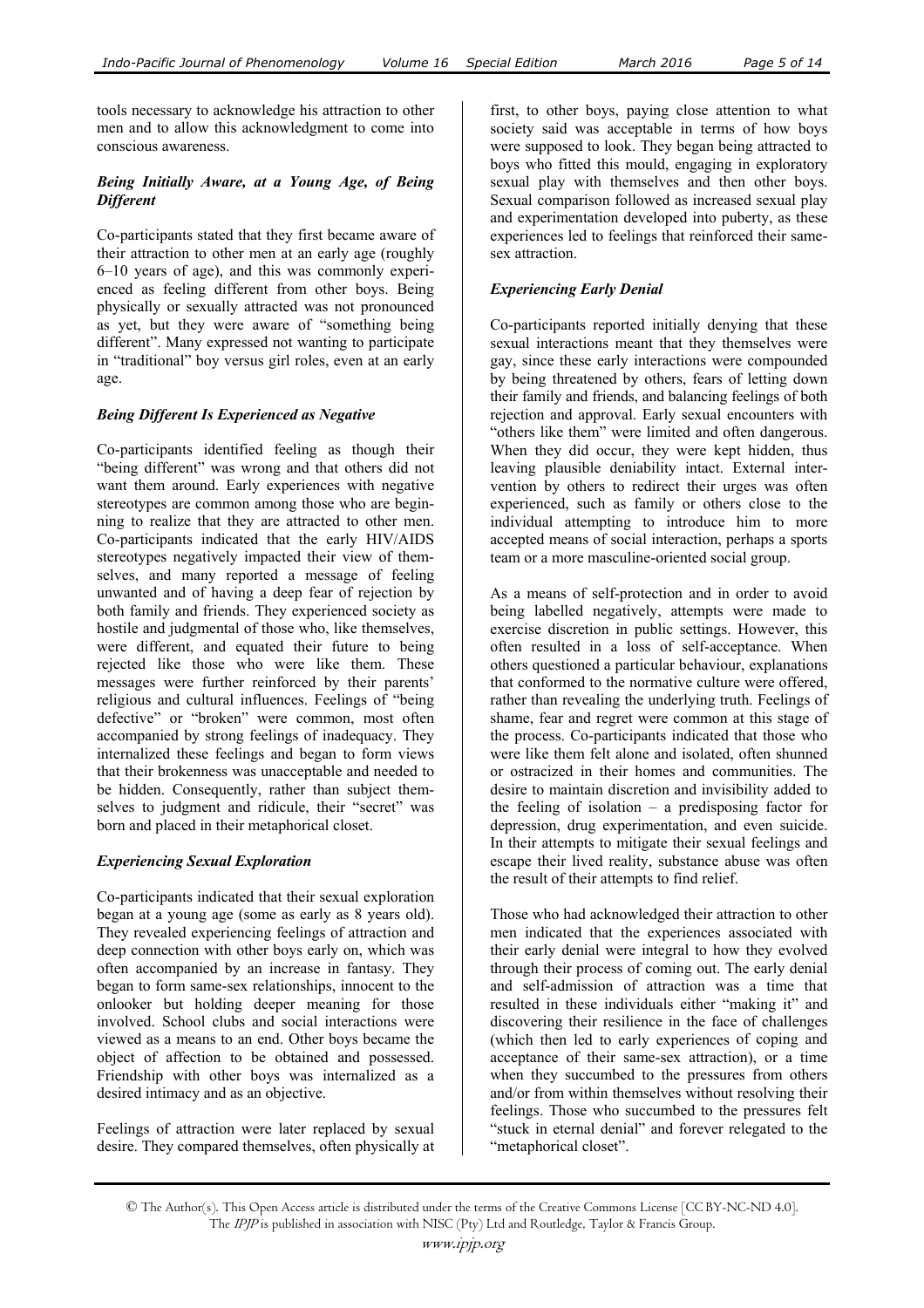Co-participants reported engaging in interactions that began to foster a sense of authentic selfhood that led to self-acceptance. They often sought out the company of others who were like them and spent time in environments where their common experiences could be openly shared, thereby promoting positive interactions and establishing a sense of community. This served to reinforce the feeling of being accepted, and helped to guard against the feeling of being rejected by those outside the Queer community. Feelings of safety, being heard, being seen, and being appreciated replaced earlier feelings of inadequacy, brokenness, and being undesirable.

Co-participants indicated that increased interaction, as well as experiences in learning to cope positively and navigate their way through their own acceptance, helped them to develop safety strategies and to create environments conducive to fostering self-acceptance and understanding. They began choosing relationships that offered support as opposed to those that did not, thus increasing their ability to manage their lives adequately. Increasing self-confidence in this regard enabled them to increase their ability to cope with the negative ramifications of a society that is slow to accept others with a sexual orientation that differs from that of the majority.

A sense of resilience that allowed them to begin to reengage with hypocritical elements that had been long forgotten or avoided began to assert itself. Coparticipants revealed that they felt as though they had "nothing else to lose", feeling more "empowered" to reach out. They were more open to opportunities to reconnect with friends and family members they had become estranged from. Along with experiencing firsttime feelings of self-acceptance and self-worth, they now also felt much more capable of attaining a life without fear of judgment or reprisal.

# *Accepting Being Gay*

Co-participants reported beginning to share their experiences of same sex attraction by interacting with individuals who acknowledged and approved of their sexual orientation. They began addressing their own needs above those of others, and began seeking out beneficial and committed relationships with other men. They began to change and mould their environments, social circles, workspaces, and even homes, to create open and safe spaces for them to be who they were without concern about external judgment.

Their feelings of being different were replaced with those of feeling "right" and "natural". They began to feel that they were as deserving of happiness as everyone else, and that the previously internalized notions of society pertaining to their perceived defect were wrong and misguided. They began exploring options for employment that enhanced their connection to the wider community. They began to feel "a part of something" rather than "apart" from everything else. Coparticipants stated that they began to move from the negative and withdrawn to the more positive and involved part of the emotional spectrum in respect of their sexuality. Their narratives revealed that this sometimes manifested in an overzealous participation in political movements advocating the equalization of rights for the Queer community. They felt that the years spent "hidden" must now be "atoned for" by attempts to bring about social change.

### *Exploring Gay Sexual Orientation*

Co-participants stated that they explored more acutely what it means to be gay. A deep identification with one's community was often experienced as essential and necessary in the vulnerable stages of the coming out process in order for the individual to thrive. It became important for him to identify with the Queer community and experience Queer-culture-dominated relationships. Co-participants stated that they often associated only with members of the gay community and began to ridicule the lifestyle of heterosexual individuals. A resurgence of hypersexual activity often accompanied this period, as they experienced their attraction to other men on a more purely sexual level.

#### *Integrating Being Gay*

Co-participants reported that they had now begun making attempts to reconnect with others they had previously avoided or lost contact with. This attempt at reconnection included coming out to friends and family members, with feelings of acceptance being sought but not required. They expressed a desire to reconnect and reintegrate parts of their former selves with their new identity in a healthier and more satisfying way. They began to have feelings of optimism about their future with themselves and their family members, and seriously began to entertain thoughts of starting a family, getting married, and creating a family-centred home life. Co-participants did, however, report experiencing feelings of hesitancy regarding balancing aspects of their professional lives with their personal lives.

The men who participated in this study indicated that being gay was experienced by them not as the sum of their identity but, rather, as but a facet of the greater whole of who they were. Identifying as gay could be experienced negatively, positively, or both, depending mainly on environmental factors. Either way, however, acknowledgement of and self-acceptance as being gay included no longer viewing attraction to other men as the single most important element of one's identity.

<sup>©</sup> The Author(s). This Open Access article is distributed under the terms of the Creative Commons License [CC BY-NC-ND 4.0]. The IPJP is published in association with NISC (Pty) Ltd and Routledge, Taylor & Francis Group.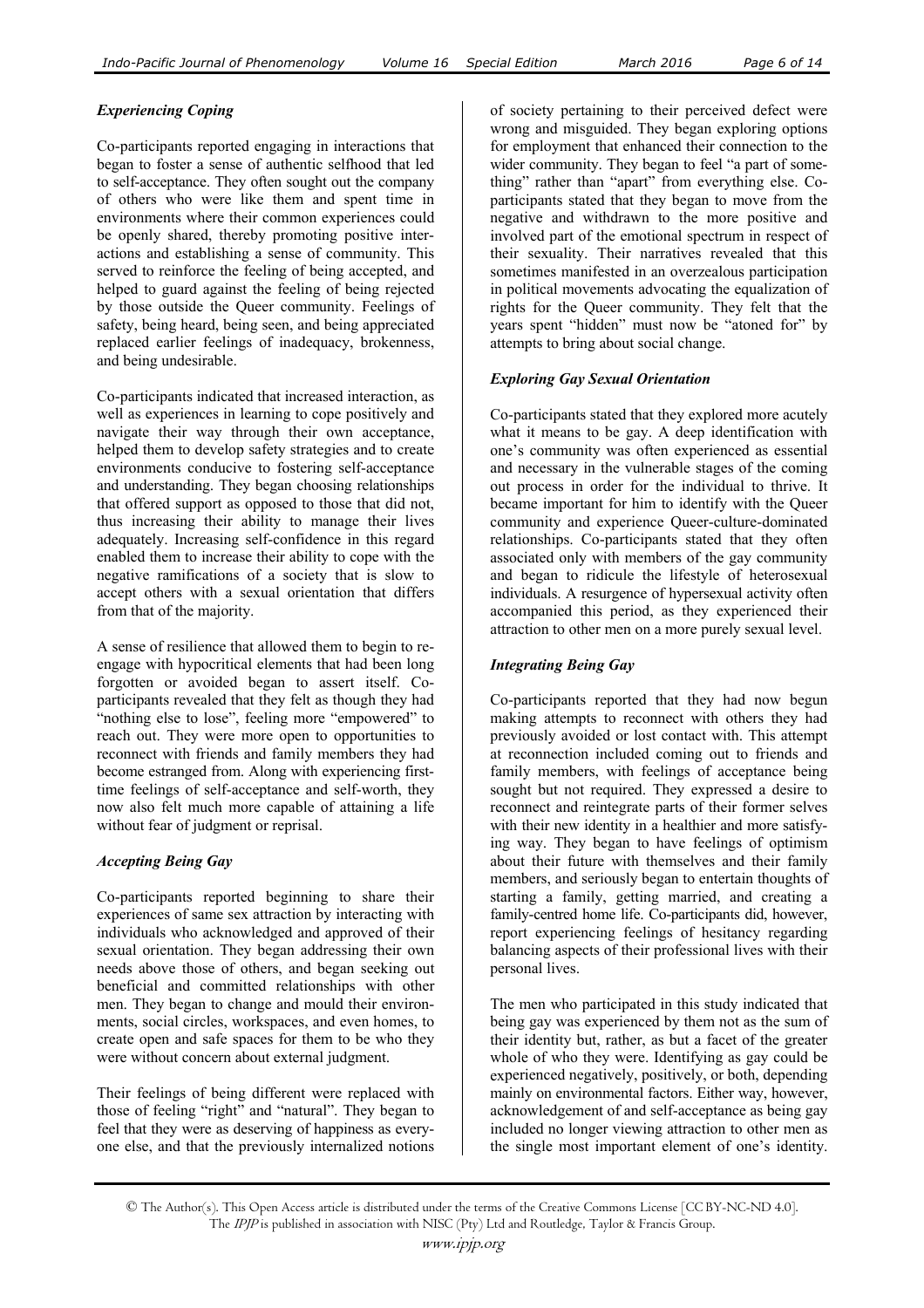Essentially, having a gay orientation had become an integrated part of their self-identities as a whole.

#### *Reflecting on What Else Could Have Happened*

Co-participants viewed their acknowledging of their attraction to other men as a generally positive outcome of what they had experienced as an unfolding process rather than as a singular moment in time or identifiable pivotal event. They had experienced the process as a tumultuous series of challenges that came and went as they progressed though different phases of their lives. While they expressed a sense of gratitude for the greater experience, they did not necessarily desire to relive it. On the one hand, they viewed it as an integral part of their development as individuals, but, on the other hand, they viewed it as something that could have gone terribly wrong, resulting in tragedy. They expressed the fluidity and natural evolution of the experience as something that could not be expressed or packaged as a single event, feeling a sense of wonder and continued curiosity about their experience, reflecting fondly on their own resilience in spite of the many negative obstacles imposed by both society and, at times, themselves.

They expressed concern regarding the personal cost of such an endeavour, measuring such cost in terms of time and relationships lost, opportunities squandered, moments not had, and experiences missed out on. However, their concerns about cost were mitigated by their ability to recognize the immeasurable personal gain. Essentially, despite the cost of the endeavour, they were all "better for it".

#### **Discussion**

This investigation of the experience of recognizing and acknowledging to oneself that one is attracted to other men exposed a very complex and fluid process that these men experienced over time in order to come to the self-assertion that they were gay. There are many experiences in life that occur in the moment and are brought forth into conscious thought. For example, eating chocolate ice cream and then making the assertion "I like chocolate ice cream". This is a simple statement brought forth from the awareness that one's recent experience of eating the chocolate ice cream was pleasant and enjoyable. However, can one truly "like" chocolate ice cream without sampling it a second, third, or even fourth time? What if the hypothetical ice cream is presented or prepared in a different way? Will the end result be the same? Repeated experiences with the various presentations of ice cream are necessary to determine if one truly likes chocolate ice cream. How might this awareness, and thus this determination, happen?

Awareness involves a fluid and complex process that

changes in a continuous cycle and in relentless fashion. What impacts this awareness? As human beings, our attention to and awareness of changes in our environment are based on our interactions with said environment. When applied to our internal sense of sexual orientation, awareness is again a complex, ever-changing phenomenon, emerging as a process over time. In order for one to truly acknowledge attraction to other men, this emergent process and exploration of sexual awareness must take place.

#### **Comparisons and Connections with the Models of Sexual Orientation Development**

The constituent elements that emerged in this study share commonalities with the five models of sexual orientation development presented earlier. Of fundamental importance is the central finding that the experience of gay men acknowledging to themselves that they are attracted to other men is a process. It is not an experience that occurs at a singular fixed point in time. This finding corroborates Cass's (1979) claim that "identity is acquired through a developmental process" (p. 219). The 10 constituents identified in the present study highlight this developmental process well and illustrate the various forces at work during the process.

For example, the essential constituents of *"*being initially aware, at a young age, of being different*"* and *"*being different is experienced as negative*"* further highlight that "stability and change in human behaviour are dependent on the congruency or incongruency that exists within an individual's interpersonal environment" (Cass, 1979, p. 220). The issues and challenges faced by individuals during this process are in a constant state of conflict with both internalized and externalized elements, which in turn affect their ability to cope effectively, thus affecting whether they succumb to internal or external factors. To illustrate, several co-participants revealed having experienced feeling attracted to other males as early as kindergarten. However, these early experiences were not internalized as attraction at the time they occurred, but were rather expressed as "interest" or "curiosity". Some recalled that when they told an adult that they liked another boy, they were often corrected. "As a friend, right?" would often be the response.

Cass (1979), Troiden (1979), Coleman (1982), and Grace (1992), all postulated developmental models of the crystallization of sexual orientation. The language in which they chose to express and explain the various stages of their developmental models may have differed, but their essence was markedly similar. For example, the constituent of "being initially aware, at a young age, of being different" fits neatly within what both Coleman and Cass described in their *precoming out* and *identity confusion* stages. So, too, the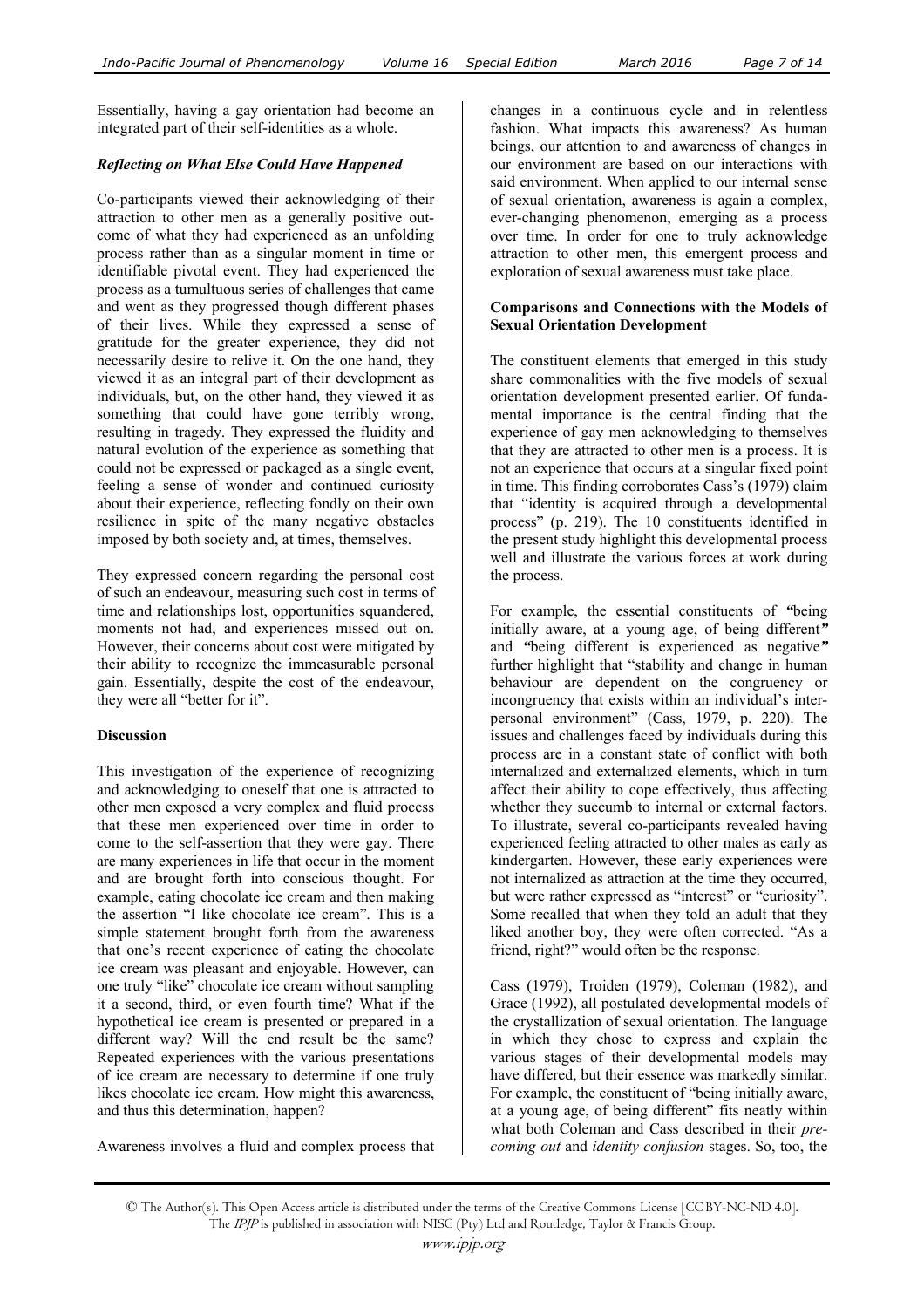constituent of "exploring gay sexual orientation" fits with Troiden's *identity confusion* stage as well as with Grace's *finding community* stage.

The constituents of "experiencing early denial" and "experiencing coping" are compatible with Troiden's (1979) *identity assumption* stage. Again, this stage is a combination of the *sexual orientation tolerance* and *sexual orientation acceptance* stages that Cass (1979) postulated. Co-participants reported that tolerating and accepting a new orientation, associating with other members of the greater LGBT community, and exploring the new subculture were tasks during this process. Their narratives also confirmed what both Cass (1979) and Coleman (1982) postulated with regard to this stage: that, with the assumption and initial integration of a gay identity, individuals are confronted with the need to manage the societal stigma associated with homosexuality. This moreover would seem to correspond very specifically with Coleman's *exploration* stage, which refers to the stage of exploring and experimenting with a new sexual orientation. Coleman also noted that it is at this stage that gay men make contact with the greater Queer community, explore ways of meeting others, and learn new interpersonal skills in interacting with others within the greater Queer community.

Several co-participants reported early experiences of exploring their local gay scene, with many having been disappointed to find that none existed. Some struggled even to find one other person who was willing to acknowledge being gay. One co-participant reported, "Being different brought us together and not the fact that we were gay. It was that he was different like me. That whole gay label came later." Others reported that it was not until they left their own home towns that they were able to start more freely and fully exploring and connecting with the greater gay community. Once in a new environment, many were able to connect and begin having early experiences with having a gay identity.

Grace's (1992) five-stage model focused on the "major life tasks and common developmental obstacles that retard or arrest positive stage movement" (p. 33). The experiences of the co-participants revealed in this study closely corroborated formulations presented in Grace's theory. For example, one co-participant wrote that he was raised in a very conservative Christian home (not unlike many of the other co-participants) where he was constantly bombarded with his family's thoughts and beliefs. These attitudes and beliefs were not limited to same-sex relationships, but applied to skin colour and religion as well.

Grace (1992) noted that homophobic influences, in this case the constant disparaging remarks about gay people, not only extract large amounts of time and energy away from growth and sexual orientation development, but present a generalized view of the world as threatening and dangerous. As happened in the case of many of the co-participants, a public and private self were thus created, leading to a sense of shame and alienation that inevitably led to further isolation and depression. The constituents of "being initially aware, at a young age, of being different" and "being different is experienced as negative" both reflect this stage. Grace's second stage, *acknowledgment*, like the *identity confusion* stages of Troiden and Cass, as well as Grace's third stage of *finding community* are also consistent with these constituents.

Grace's fourth stage, *first relationships*, would seem to include the constituent of "exploring gay sexual orientation". Several reported experiences of meeting other men early in this process correspond with the notions of playing catch-up and hypersexualization as characteristic of this stage, several narratives having included descriptions of the relatively promiscuous nature of men during this stage. The narratives also highlighted the degree to which individual differences played a role, with some co-participants noting that they became "hermit-like" and "a monk" during this phase to avoid contracting HIV. The difference in the co-participants' ages was also revealed in this regard, as the younger generations of gay men have had very different experiences of the HIV/AIDS epidemic.

Grace's (1992) fifth stage, identified as *self-definition and reintegration*, is described as an open-ended, ongoing and lifelong process. This corresponds closely with the constituents of "integrating being gay" and "reflecting on what else could have happened". In mentioning the "road not taken", one co-participant referred to an alternate possible story of one's life, good or bad. Some spoke of a moment where their lives could have gone in two very different directions, while others reflected on their own resilience in having overcome adversity and built a life for themselves in spite of where they were from and what kind of family they had. One co-participant put it aptly, stating that "I can only imagine the life I would have now had I stayed." Another said, "I could be stuck in a boring desk job, with a wife and kids. Typical, right? Just there, alone and hollow."

D'Augelli (1994) described same-sex orientation development using a conceptual model that explicates the many complex factors that influence the development of individuals in context over time. His model highlighted the notion of developmental plasticity, which suggests that human functioning is very susceptible to environmental circumstances in addition to physical and biological factors. The implication for sexual orientation is that one's sexual orientation may be fluid at certain times during the lifespan and more defined, even rigid, at others.

<sup>©</sup> The Author(s). This Open Access article is distributed under the terms of the Creative Commons License [CC BY-NC-ND 4.0]. The IPJP is published in association with NISC (Pty) Ltd and Routledge, Taylor & Francis Group.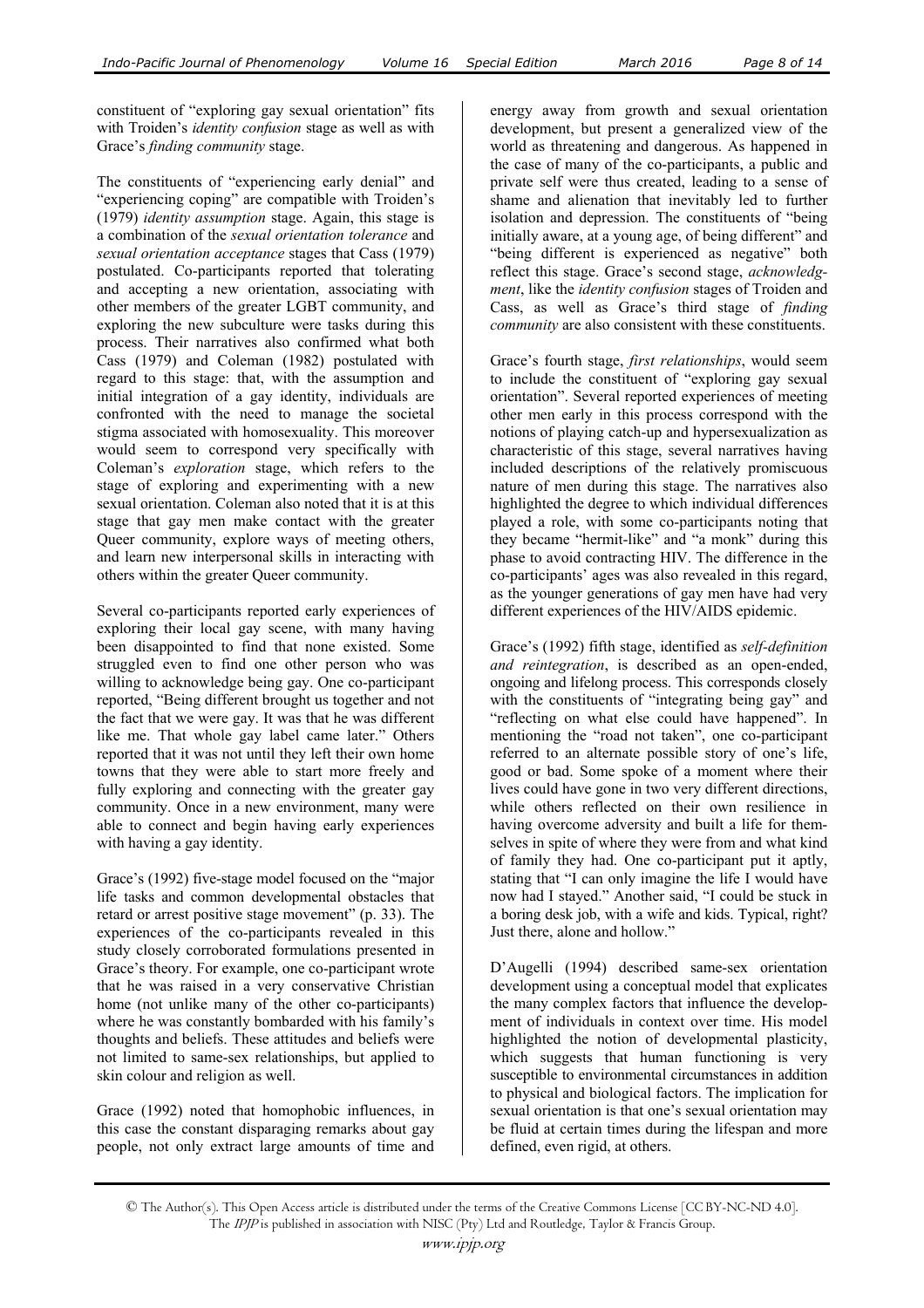The constituents of "experiencing coping" and "exploring gay sexual orientation" are closely aligned with the process D'Augelli's presents. Many of the early experiences with their sexual orientation described by the co-participants illustrate this fluid nature that D'Augelli (1994) speaks of. The various ways that this fluidity can manifest are also seemingly endless; as he stated in pointing to interindividual differences in the development of intraindividual behaviour, "Individual [persons] are unique in their own development over the lifespan" (p. 321).

Substantiating the constituent of "experiencing sexual exploration" is D'Augelli's (1994) observation that "sexual diversity [that] increases during adulthood is the result not only of postadolescent experiential factors, but also of exposure to less restrictive expectations" (p. 322). This is interesting insofar as it implies that part of a larger process of discovering sexual orientation is the smaller process of sexual exploration and experimentation that many gay men go through. An important aspect of the constituent of "reflecting on what else could have happened" is reflected in D'Augelli's (1994) reference to the power to "self-create", implying that individuals' own actions play a significant role in shaping their development. In this regard, D'Augelli emphasizes that, in contrast to the human development perspective, "deterministic views of behaviour ... underestimate *the impact that individuals have on their own development*" (p. 322).

Having discussed the findings in the context of the major theoretical perspectives, let us now turn to more recent contributions that have elaborated on specific elements of the experience of gay men acknowledging to themselves that they are attracted to other men.

### **Role of Sexual Behaviour in the Identification Process**

Several of the co-participants revealed experiences associated with the sexual exploration phase of their process of sexual orientation development. Many reported phases of sexual promiscuity intermixed with periods of celibacy and social isolation. Asserting that "sexual behaviour plays a significant role in the development of sexual-minority (gay and bisexual) males" (p. 123), Dube (2000) postulated that "sexualminority" males tend to exhibit and engage in greater sexual freedom: they engage in sex with more partners, meet these partners in highly sexualized settings, approve of sex without love, and report a higher number of sexual patterns overall. What I had hoped to explore in this research study was the question of whether men utilize sex with other men as a means of confirming their gay sexual orientation, or whether they use sex as a means of engaging with the gay community after they have labelled themselves as gay. Or, perhaps, both are part of the answer?

Klinkenberg and Rose (1994) and Nardi (1992) viewed sexual behaviour as facilitating the development of close relationships and the garnering of friends. Coparticipants revealed that sex was utilized both as an experiment either to confirm or to deny gay attraction, and as a means to connect, sometimes hurriedly, with the community at large. Many of the co-participants told stories of first-time same-sex sexual encounters being internalized as a necessary endeavour that "proved" one's resolve regarding the pursuit of a gay lifestyle rather than as sexual experimentation per se.

These findings appear to support the notion that gay men utilize sexual encounters as a means to come to terms with their newly realized sexual orientation and gain important experience within the community in order to adjust to their new sexual identity. Part of this process might serve a dual purpose. Several coparticipants revealed that it was through their initial sexual encounters that they disclosed to others that they were attracted to other men. Obviously the act of having sexual intercourse with another man would speak volumes in terms of one's sexual attraction; however, this is not always the case. The narratives of the co-participants revealed that attraction involves deeper and more complex meanings. Thus the act of sexual expression itself and verbally acknowledging one's attraction to other men seem more intertwined than previously thought. Dube (2000) commented that this process of disclosure, both to oneself and others, is integral not only to to successful adjustment, but to managing thoughts and feelings associated with internalized homophobia.

Having expected that sexual experimentation would occur in late adolescence, I was surprised to discover that over half of the co-participants had experienced sexual experimentation in their late, or even middle, childhood. Bukowski, Sippola and Newcomb (2000) noted that a "salient period of change in social needs occurs during the transition from childhood to early adolescence" (p. 147). There is a maturity gap when a child enters early adolescence between 10 and 13 years of age during which he begins to exhibit biological maturity but has not yet attained full adulthood status developmentally.

# **Masculinity**

An unexpected element that emerged during the data explication process was a common understanding by the co-participants of the nature and level of their own masculinity (or, in some cases, perceived level of masculinity). This thread of a shared perspective in most cases presented itself in the later phases of the individual's evolutionary process, corresponding most closely to the constituents of "being initially aware, at a young age, of being different" and "exploring gay sexual orientation".

<sup>©</sup> The Author(s). This Open Access article is distributed under the terms of the Creative Commons License [CC BY-NC-ND 4.0]. The IPJP is published in association with NISC (Pty) Ltd and Routledge, Taylor & Francis Group.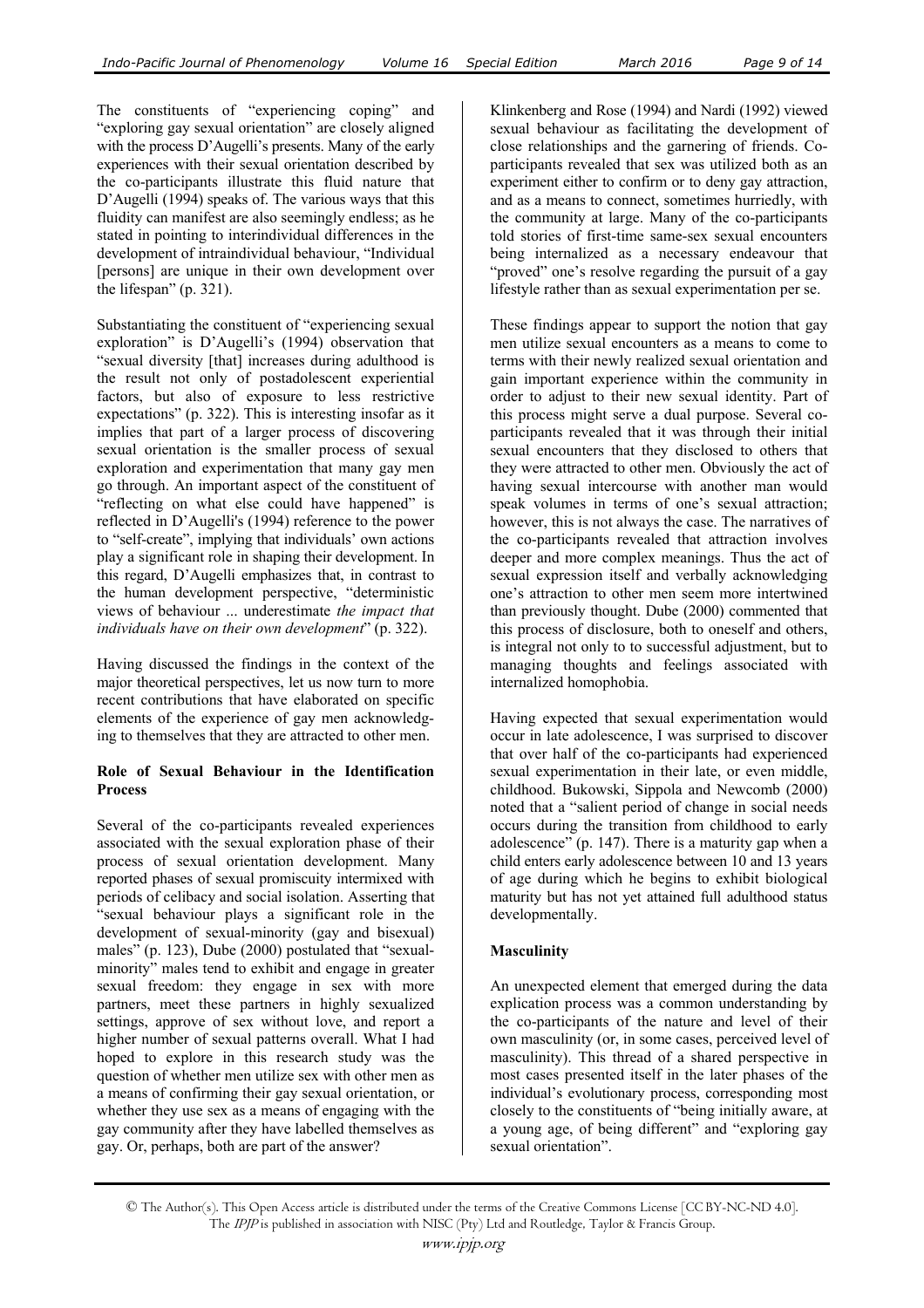This notion of a seemingly idealized masculinity peaked my curiosity. Might such a stereotype add yet another layer of experience to what is central to acknowledging one's attraction to other men? Indeed, several co-participants made reference to "societal standards", fearing that they would have to live up to these standards as a "measuring stick" of their own masculinity. I grew curious as to the origin of these standard stereotypes, with one image coming to mind. Pleck (1995) viewed the iconic "Marlboro Man", who represented the tough, rugged, masculine persona of the American West, as one of the dominant images partly responsible for this notion of an idealized masculinity. O'Neil (1981a, 1981b) suggested that anything that does not fit this image is thought of as weak and feminine, a fear that O'Neil (2008) went on to explain perpetuates four ideal masculine standards: men should be successful, powerful, and competitive; men should conceal their emotions; men should avoid affection with other men; and men should put school and/or work before other interests. Bearing these stereotypes in mind, it is easy to understand how the masculine ideal can become central to a man's selfconcept and interpersonal relationships, as well as how it can become a powerful impediment to his sexual orientation development.

One stereotype in particular seems most prevalent in American society, namely that, even though "many gay men espouse masculinity, traditional masculine ideals exclude gay men because a core standard for this prohibits affectionate behaviour with other men" (Sanchez, Westefeld, Ming Liu, & Vilain, 2010, p. 105). An interesting hypothesis presented by Szymanski, Kashubeck-West, and Meyer (2008), which is also a belief that is prevalent in the gay community, is that men who are overly concerned with their masculinity are struggling with internalized homophobia and may have a more developed heterosexist attitude.

The co-participant narratives provided illustrations of this on several occasions, emphasizing the difficult challenge this posed both within and outside the gay community. The judgement inside the gay community is that one can be "too gay" or "too butch", reflecting the very same labels and attitudes that come from those outside of the gay community. Interestingly, however, Sanchez et al. (2010) affirmed the notion that many gay men endorse traditional masculinity and actually deride effeminate behaviours in other gay men, a notion supported by a number of coparticipants reporting a similar phenomenon. One coparticipant recalled having to "supervise" younger gay men in how to look more "butch", while other coparticipants were told that different kinds of gay men had to follow "certain rules".

Given these stereotypes within the gay community itself, it is not uncommon for individuals within these substrata to ridicule and taunt members of other gay groups, a source of much controversy and angst. As one co-participant put it, "The stress involved in managing two identities could be exhausting. Trying to prove how gay you were was even worse than trying to convince others I wasn't gay."

The challenge of maintaining a more heteronormative narrative in one's daily life, while simultaneously attempting to develop a gay orientation, can be stressful in the extreme. It has been shown that gay men and lesbians collectively represent one of the most stressed groups of individuals in society. Iwasaki and Ristock (2007) point out that the prevalence of stress within this group is considered to be a consequence of societal discrimination and the lack of social and institutional support (family, workplace, religion, and so on). There is a need, therefore, to promote greater understanding of the unique challenges that members of this population face. There is also a need to educate and train professional clinicians and counsellors to work effectively with members of the gay population in order to help them deal with the inordinate amount of stress they experience. As the co-participants in this study revealed, experiencing a same-sex attraction is, in and of itself, extremely stress-provoking.

Boysen, Vogel, Madon, and Wester (2006) examined the mental health stereotypes regarding gay men held by college students and therapists. Their study found that "gay men seek out counselling disproportionately more than their straight counterparts, and more largescale, representative, epidemiological studies have shown that gay men tend to suffer more frequently than straight men from certain mental health symptoms" (p. 70), including mood disorders, anxiety disorders, sexual and gender identity problems, and eating and personality disorders.

#### **Suggestions for Further Research**

The underlying dimensions revealed in this research study demonstrate the need for a continued in-depth look at the experience of same-sex attraction. On the other hand, by restricting my engagement with coparticipants solely to their written descriptions of the experience, this study did have its limitations. I was, unable, for instance, to investigate further or to question the co-participants when I would otherwise have felt inclined to do so. Allowing for further interaction in a future study, perhaps in the form of follow-up interviewing, would allow for a deeper and perhaps more sensitive interpretation of each narrative. For example, there could have been a deeper exploration of the reported sexual behaviour or the implications of perceived masculinity in relation to the social changes taking place in society today. Implications of the recent changes in same-sex marriage laws would also have been fascinating to

<sup>©</sup> The Author(s). This Open Access article is distributed under the terms of the Creative Commons License [CC BY-NC-ND 4.0]. The IPJP is published in association with NISC (Pty) Ltd and Routledge, Taylor & Francis Group.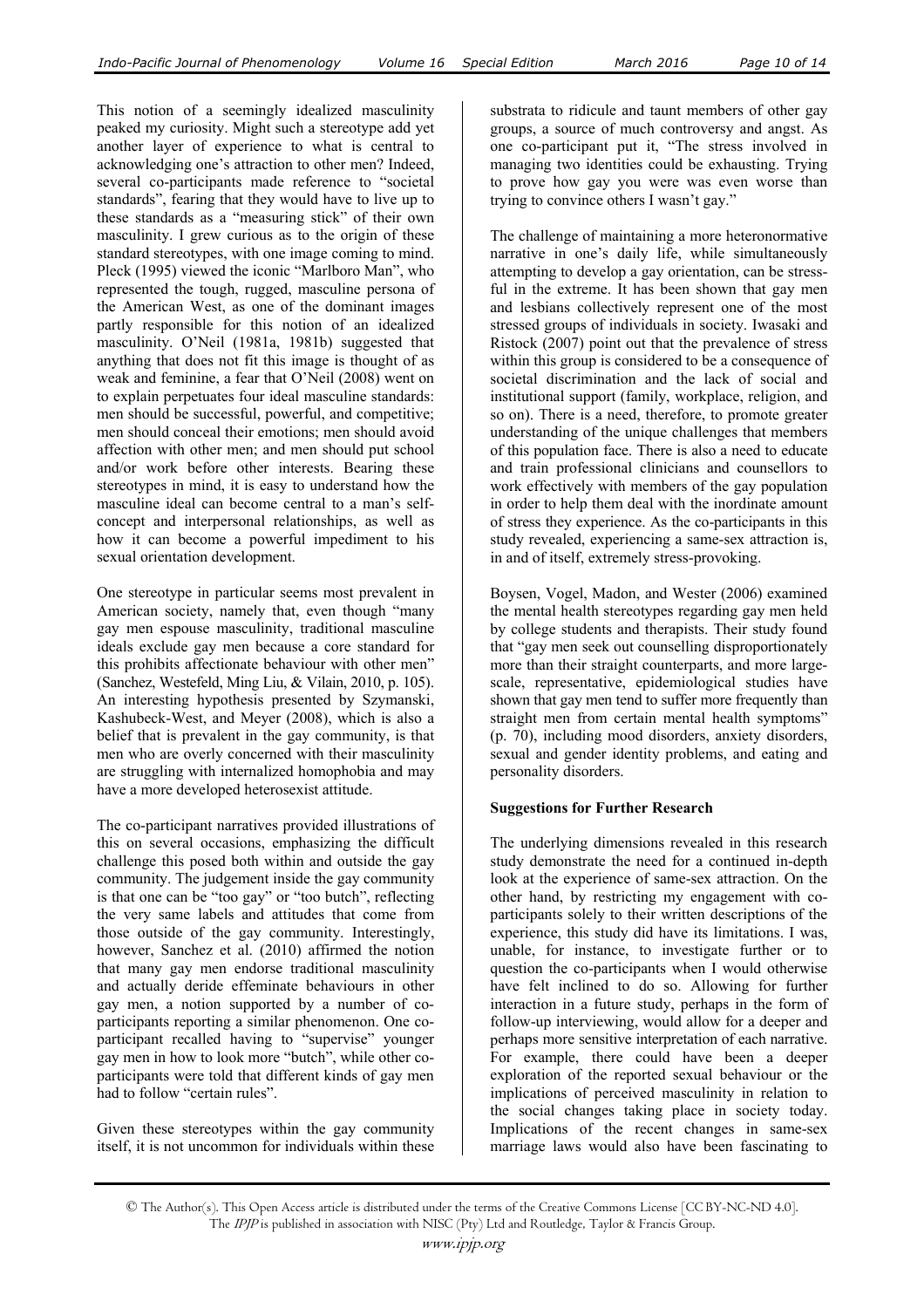examine within the context of the investigation. Essentially, what I hope to convey is that utilizing a phenomenological method to examine these various experiences within the context of attraction is both extremely promising and seemingly limitless in terms of the possibilities opened up.

As social acceptance and tolerance continues to grow with regard to the greater Queer community, the acknowledgment that attraction transcends gender and stereotype also grows. With social acceptance providing a broader platform of support for future research, one might even more fully explore elements and aspects surrounding the experience, such as the role religion and spirituality play in the awareness of attraction, or the impact cultural values impose on acknowledging one's attraction to other men. In addition, longitudinal studies could look at the longterm trends associated with attraction and its process on a developmental level specific to sexual orientation.

### **Implications for Clinicians**

It would be helpful for clinicians to explore the list of 10 constituents with their gay clients to ascertain whether these elements match their client's personal experience. As a clinician, there have been times in my practise when I have felt the need to reference more academic or authoritative pieces of literature in order to guide my work with particular clients or shed light on issues that had arisen in the therapy process. Wellconducted studies also provide validating support to clients, especially those who are struggling during the time when it feels so critical to them to fit in with their peers. More specifically, having a concrete tangible tool may help young adolescents realize that their thoughts and feelings about their sexuality are normal and part of a larger unfolding process.

An important clinical implication of this research is that the way in which it sheds light on the process of discovering oneself and exploring one's sexuality as a means to acknowledge one's sexual orientation points especially to the fact that this process can involve a complex, and often tumultuous, series of events that require time, patience, and support before coming to a resolution of some kind. Support can come from an understanding family, friends, accepting social groups and settings, and, with regard in particular to the profession of psychology, competent and knowledgeble clinicians. The findings of this investigation offer clinicians an opportunity to gain further insight into a process that has long been misunderstood, oversimplified, and at times demonized. The information provided by the phenomenological narratives analysed offers meaningful and empowering constituents ripe for exploration with clients.

Interestingly, when I was in the early phases of

conducting this research, nearly all of the potential co-participants commented that they had never been asked to reflect on this experience. Many indicated that it was something they thought they would never share because it was something that society told them was not meant to be shared. Many struggled even to find a place to begin their reflection, asking questions like "How far back should I go?" or "What if I cannot really remember the exact moment?" This told me that offering individuals an opportunity to tell their stories not only allows for clinical exploration and increased insight, but provides an opportunity for the individuals to gain a healthier sense of themselves. The findings also suggest that those who have had the experience of acknowledging to themselves that they are attracted to other men can benefit from revisiting this experience.

The findings also highlighted the need for resources and for support to be made available to individuals who have experienced this phenomenon, or who are currently going through the process of exploring their sexual orientation. Circumstances, many beyond the individual's control, may make it difficult to gain familial or social support in times of crisis.

It may also be helpful to clinicians to become more directly aware of the experience and process involved in the acknowledgment that one is attracted to other men. In other words, clinicians treating members of the greater Queer community would benefit by having an informed illustration of someone who has gone through the process. The 10 constituents of the experience identified in this study may also be applicable to individuals who have experienced any long-term process of evolving towards eventual selfacknowledgment of a realization about themselves. As one co-participant stated in his evaluation, "I thought you were going to ask me when I knew I was a man." This is just one of many experiences available for exploring more deeply as clinically significant moments in these clients' lives.

Regardless of the implications, there is an underlying understanding that the essential constituents of the focal experience of this study are associated with change and process. This understanding increases the clinicians' ability to be helpful to those struggling to accept a certain part of themselves. Findings from this study can be used to provide a basis for engaging clients where they are by providing a clinical intervention to catalyze further growth in a nurturing and compassionate manner.

# **Personal Implications of This Research**

In attempting to relive my own experience and recall my own narrative, I could not recollect a pivotal event or a particular instance in time that marked my own

© The Author(s). This Open Access article is distributed under the terms of the Creative Commons License [CC BY-NC-ND 4.0]. The IPJP is published in association with NISC (Pty) Ltd and Routledge, Taylor & Francis Group.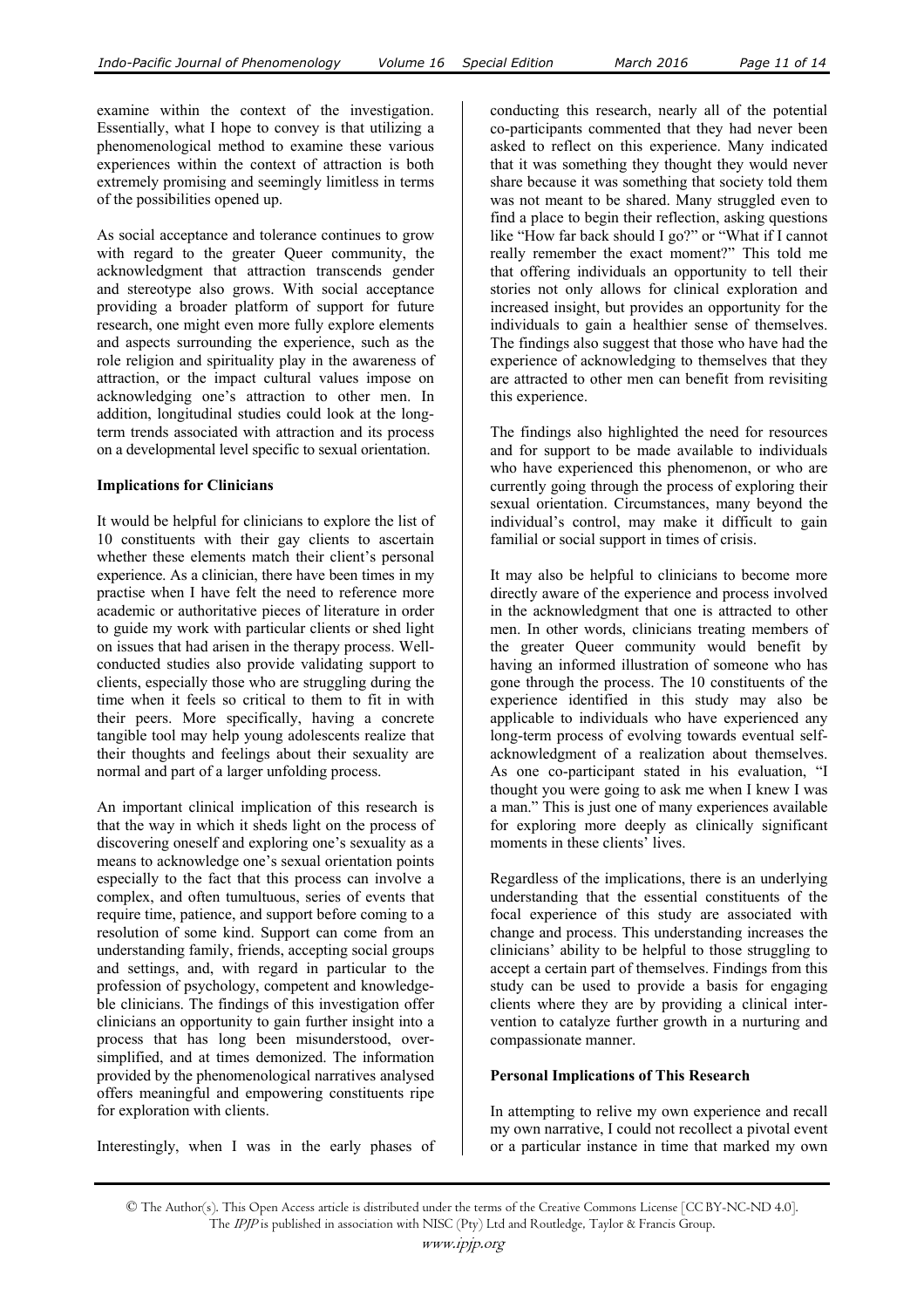acknowledging that I was attracted to other men. What I could recall, however, seemed to consist of a collection of elements that included a series of moments, specific memories, particular encounters with friends, and memorable conversations with various family members. Insofar as my own experience of acknowledging to myself that I was attracted to other men would thus seem to have been made up of the sum of my experiences, it could not be confined or limited to any one time, issue or element standing on its own. When I compared my own experience with what the co-participants in this investigation had written, I was surprised to find many common themes and threads. Indeed, I was not alone in my own world as once I had imagined.

This study revealed the essential constituents of the experience of gay men acknowledging to themselves that they are attracted to other men. The phenomenon, as described by the co-participants in this exploration of its essential nature and meaning-structure, proved to be a complex and exhausting process, which at every stage demands time, patience, love and support from everyone involved.

The narratives revealed that we are in a continual process of becoming different, while simultaneously remaining the same people that we have always been. It is thus important to revel in the immediate nature of experiencing life in the moment as it is occurring, because in merely reflecting on it later, some of its essence is lost. To that end, the constituent list generated by this study is valuable beyond measure, in that it offers a glimpse into a critical process in a segment of the population that has long endured silencing, suffering, and misunderstanding. To have had the opportunity to shed light on this process and experience it first-hand is not only humbling as a gay man, but also meaningful beyond words as an active participant in this bizarre dance we call life.

#### **Referencing Format**

Leone, A. J. (2016). An existential-phenomenological investigation of the experience of gay men acknowledging to themselves that they are attracted to other men. *Indo-Pacific Journal of Phenomenology*, *16* (Special Edition: *Contemporary Phenomenological Research on Key Psychotherapeutic Issues*), 14 pp. doi: 10.1080/20797222. 2016.1164993

### **About the Author**

*Andrew J. Leone American School of Professional Psychology Argosy University, San Francisco Bay Area*  E-mail address: andrewjjleone@gmail.com



Dr Andrew Leone currently serves as a psychologist with Vantage Point Lifestyle Management and Recovery Centre in Westlake Village, California. Vantage Point offers cutting edge integrated evidenced-based therapies in addition to customized treatment plans that are highly

collaborative and responsive to an individual's unique needs. Dr Leone recently returned to Southern California after spending 10 years in San Francisco, where he obtained multiple graduate degrees from the American School of Professional Psychology in addition to a certificate in Clinical Hypnotherapy.

In the Bay Area, Dr Leone began his career working with individuals struggling with addiction and other cooccurring disorders in an inpatient setting. Later, he spent two years engaged with children, adolescents and their families providing psychotherapy and school based interventions. He spent an additional two years providing services to the greater Queer community at the Mental Health Clinic in Berkeley. Dr Leone rounded out his clinical training throughout his pre-doctoral year by providing services at both a residential crisis stabilization facility and a day treatment programme for chronically mentally ill clients.

Dr Leone is experienced in working with individuals from a variety of cultural and professional backgrounds, as well as persons from the colourful spectrum of the greater Queer Community. Dynamically trained, Dr Leone hopes to bring a fresh humanistic perspective to psychotherapy rooted in his comprehensive understanding of the multiple components that influence and make up the individuals he works with. Complementing his professional identity at Vantage Point and in private practice, Dr Leone enjoys pursuits in photography, travelling whenever possible, and endeavouring as an amateur cook.

<sup>©</sup> The Author(s). This Open Access article is distributed under the terms of the Creative Commons License [CC BY-NC-ND 4.0]. The IPJP is published in association with NISC (Pty) Ltd and Routledge, Taylor & Francis Group.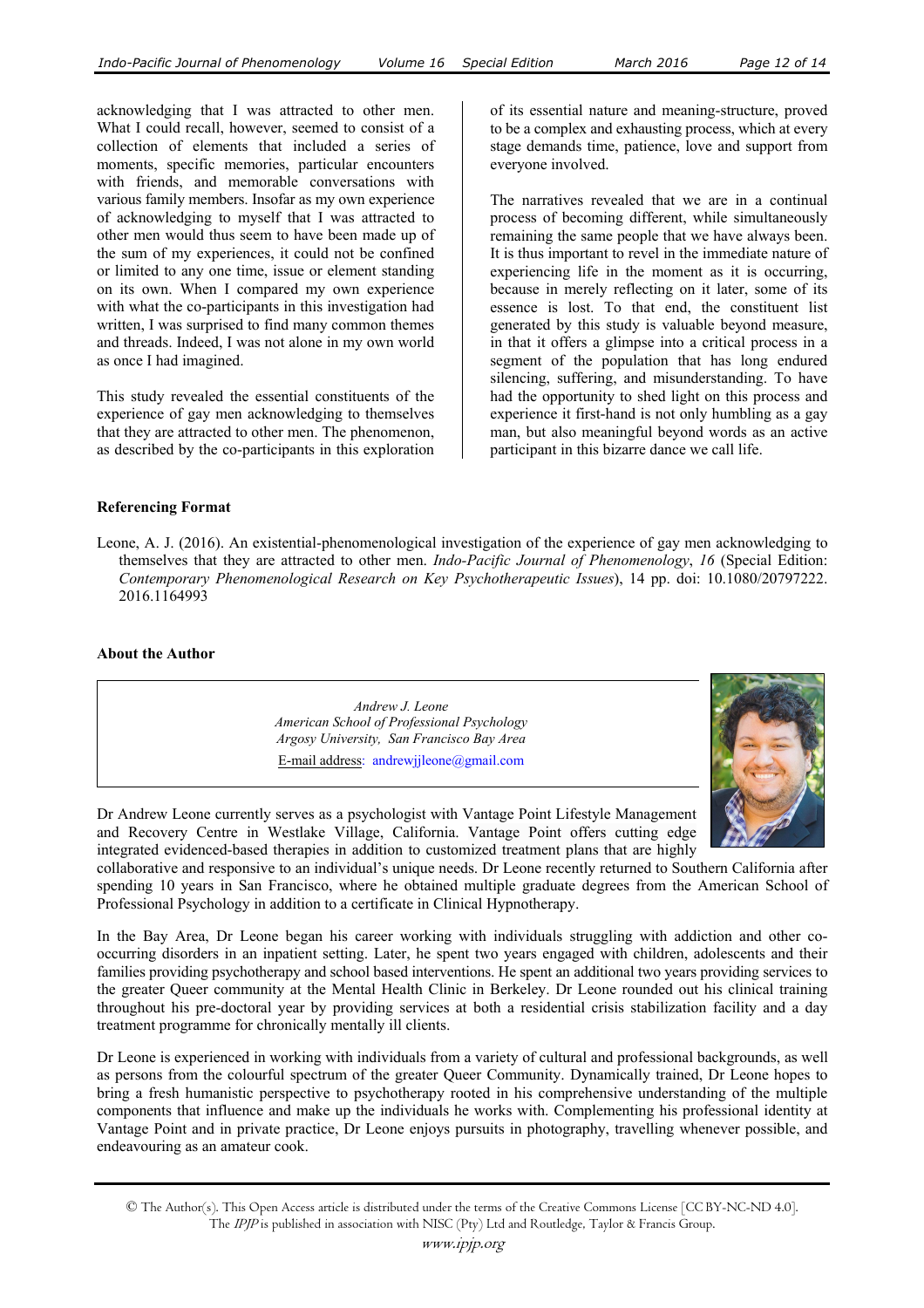#### **References**

- Bader, M. J. (2009). *Male sexuality: Why women don't understand it And men don't either*. Lanham, MD: Rowman & Littlefield.
- Boysen, G. A., Vogel, D. L., Madon, S., & Wester, S. R. (2006). Mental health stereotypes about gay men. *Sex Roles: A Journal of Research*, *54*(1–2), 69–82. doi: 10.1007/s11199-006-8870-0
- Bukowski, W. M., Sippola, L. K., & Newcomb, A. F. (2000). Variations in patterns of attraction to same- and othersex peers during early adolescence. *Developmental Psychology*, *36(2)*, 147–154. doi: 10.1037/0012-1649.36.2.147
- Cass, V. (1979). Homosexual identity formation: A theoretical model. *Journal of Homosexuality*, *4*(3), 219–235.
- Cass, V. (1984). Homosexual identity formation: Testing a theoretical model. *Journal of Sex Research*, 20(2), 143–167.
- Colaizzi, P. F. (1973). *Reflection and research in psychology: A phenomenological study of learning*. Dubuque, IA: Kendall Hunt.
- Colaizzi, P. F. (1978). Psychological research as the phenomenologist views it. In R. S. Valle & M. King (Eds.), *Existential-phenomenological alternatives for psychology* (pp. 48–71). New York, NY: Oxford University Press.
- Coleman, E. (1982). Developmental stages of the coming-out process. *American Behavioral Scientist*, *25*(4), 469– 482. doi: 10.1177/000276482025004009
- Cox, S., & Gallois, C. (1996). Gay and lesbian identity development: A social identity perspective. *Journal of Homosexuality*, *30*(4), 1–30.
- D'Augelli, A. R. (1994). Identity development and sexual orientation: Toward a model of lesbian, gay, and bisexual development. In E. J. Trickett, R. J. Roderick, & D. Birman (Eds.), *Human diversity: Perspectives on people in context* (pp. 312–333). San Francisco, CA: Jossey-Bass.
- De Koning, A. J. J. (1979). The qualitative method of research in the phenomenology of suspicion. In A. Giorgi, R. Knowles, & D. L. Smith (Eds.), *Duquesne studies in phenomenological psychology* (Vol. 3, pp. 122–134). Pittsburgh, PA: Duquesne University Press. doi: 10.5840/dspp1979313
- Dube, E. M. (2000). The role of sexual behaviour in the identification process of gay and bisexual males. *Journal of Sex Research*, *37*(2), 123–132. doi: 10.1080/00224490009552029
- Giorgi, A. (1970). *Psychology as a human science: A phenomenologically based approach*. New York, NY: Harper & Row.
- Giorgi, A. (1985). Sketch of a psychological phenomenological method. In A. Giorgi (Ed.), *Phenomenology and psychological research* (pp. 8–22). Pittsburgh, PA: Duquesne University Press.
- Giorgi, A., & Giorgi, B. (2003). The descriptive phenomenological psychological method. In P. M. Camic, J. E. Rhodes, & L. Yardley, (Eds.), *Qualitative research in psychology: Expanding perspectives in methodology and*  design (pp. 243–273). Washington, DC: American Psychological Association.
- Grace, J. (1992). Affirming gay and lesbian adulthood. In N. J. Woodman (Ed.), *Lesbian and gay lifestyles: A guide for counselling and education* (pp. 33–47*).* New York, NY: Irvington.
- Hein, S. F., & Austin, W. J. (2001). Empirical and hermeneutic approaches to phenomenological research in psychology: A comparison. *Psychological Methods*, *6*(1), 3–17. doi: 10.1037/1082-989X.6.1.3
- Herek, G. M., Gillis, J. R., & Cogan, J. C. (2009). Internalized stigma among sexual minority adults: Insights from a social psychological perspective. *Journal of Counselling Psychology*, *56*(1), 32–43. doi: 10.1037/a0014672
- Husserl, E. (1931). *Ideas: General introduction to pure phenomenology* (W. R. Boyce Gibson, Trans.). New York, NY: Macmillan. (Original work published 1913)

<sup>©</sup> The Author(s). This Open Access article is distributed under the terms of the Creative Commons License [CC BY-NC-ND 4.0]. The IPJP is published in association with NISC (Pty) Ltd and Routledge, Taylor & Francis Group.